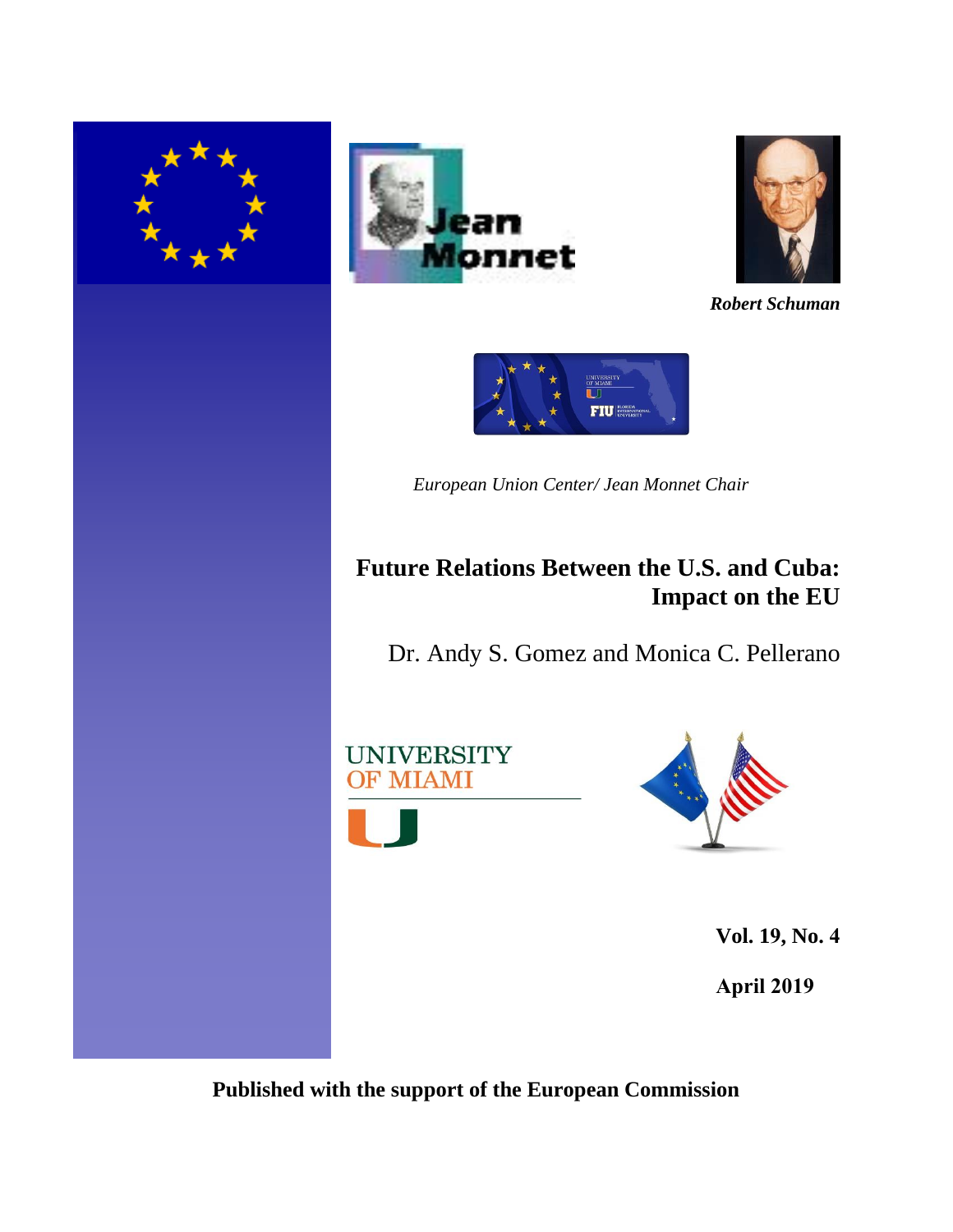#### **The Jean Monnet/ Robert Schuman Paper Series**

The Jean Monnet/Robert Schuman Paper Series is produced by the Jean Monnet Chair and the European Union Center of the University of Miami.

These monographic papers analyze ongoing developments within the European Union as well as recent trends which influence the EU's relationship with the rest of the world. Broad themes include, but are not limited to:

- ➢ The Lisbon Treaty
- $\triangleright$  The Euro zone crisis
- $\triangleright$  Immigration and cultural challenges
- $\triangleright$  Security threats and responses
- $\triangleright$  The EU's neighborhood policy
- ➢ The EU and Latin America
- ➢ The EU as a model and reference in the world
- $\triangleright$  Relations with the United States
- ➢ Consequences of Brexit

These topics form part of the pressing agenda of the EU and represent the multifaceted and complex nature of the European integration process. These papers also seek to highlight the internal and external dynamics which influence the workings of the EU and its relationship with the rest the world.

#### *European Union Center*

### *Jean Monnet Chair Staff*

| University of Miami            | <b>Joaquín Roy</b> (Director)                                                  |
|--------------------------------|--------------------------------------------------------------------------------|
| 1300 Campo Sano Building, 220C | <b>Beverly Barrett</b> (Associate Editor)                                      |
| Coral Gables, FL 33124-2231    | <b>Melanie Goergmaier</b> (Assistant Editor)                                   |
| Phone: 305-284-3266            | Maxime Larivé (Research Associate)                                             |
| Fax: (305) 284 4406            | María Lorca (Research Associate)                                               |
| Web: www.miami.edu/eucenter    | <b>Florida International University</b><br><b>Markus Thiel (Director, FIU)</b> |

#### *International Jean Monnet Editorial Advisors:*

**Philippe de Lombaerde**, UNU/CRIS, Brugge, Belgium **Carlos Hakansson,** Universidad de Piura, Perú **Kurt Hübner**, University of British Columbia, Vancouver **Finn Laursen,** University of Southern Denmark **John McCormick,** Indiana University, Purdue **Félix Peña**, Universidad Nacional de Tres de Febrero, Buenos Aires, Argentina **Beatriz Pérez de las Heras**, Universidad de Deusto, Bilbao **Manuel Porto**, University of Coimbra, Portugal **Lorena Ruano**, CIDE, Mexico **Eric Tremolada**, Universidad del Externado de Colombia, Bogotá, Colombia **Roberto Domínguez**, Suffolk University, Boston **Francesc Granell**, University of Barcelona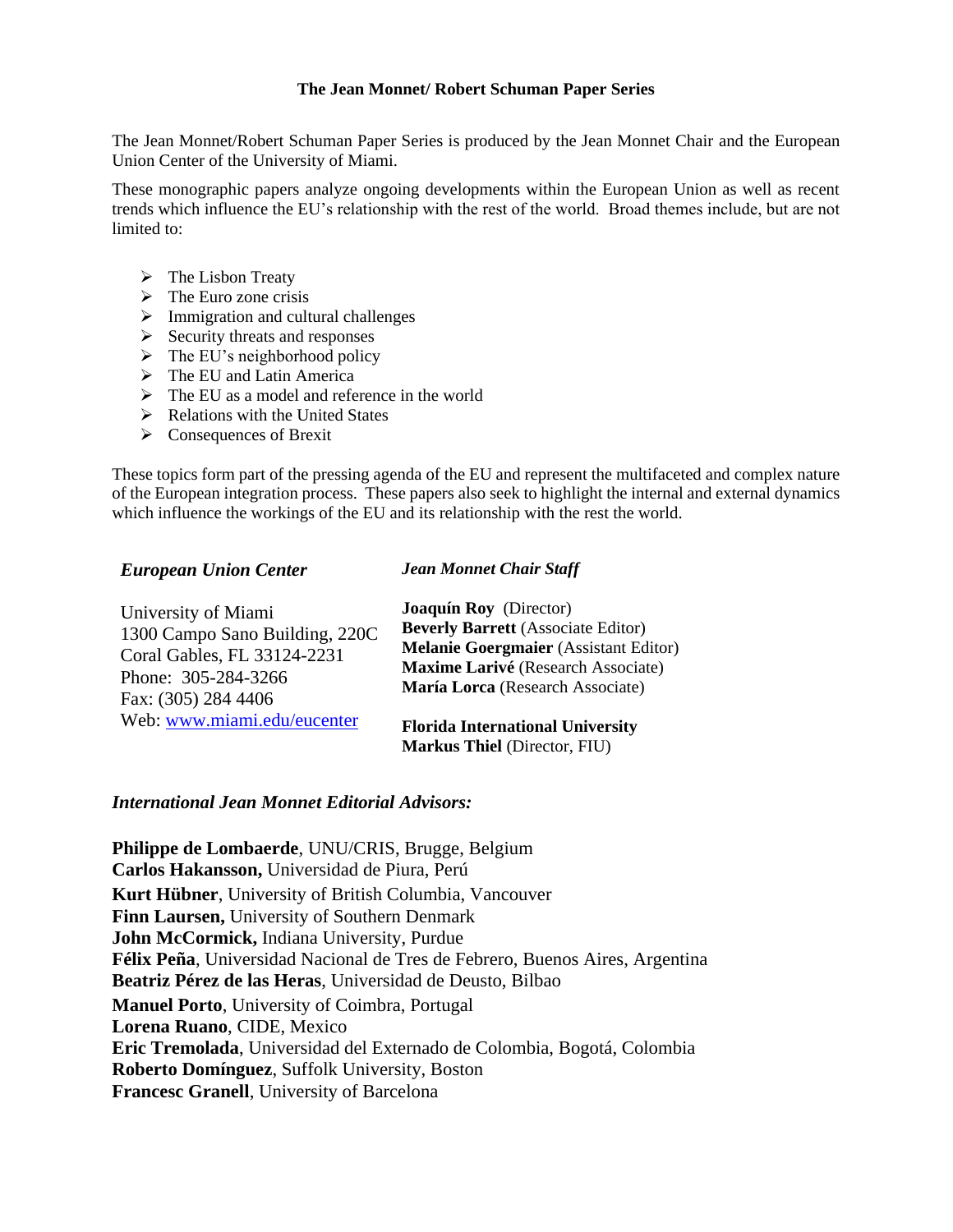## **The Future Relations Between the U.S. and Cuba and its Impact on the EU**

**Dr. Andy S. Gomez and Mónica C. Pellerano** 

Paper presented at the seminar on "Latin American challenges: the role of the European Union", held at the University of Miami

Cuba has long maintained the unfavorable distinction of being the sole Latin American nation to lack a formal bilateral trade agreement with the United States of America (USA) and the European Union (EU). The island-nation of Cuba has endured a condition of isolation very much out of line with its geographical positioning. Its proximity to the United States of America (USA) makes it a very desirable option in that it provides "a chance to advance [America's] strategic interests in a variety of areas, including counternarcotics and counterterrorism cooperation, aviation and maritime security, disaster relief, human trafficking and migration" (Piccone, 2015, p. 1). Consequently, upon the rise of Fidel Castro to power in 1959, every American President has attempted to negotiate with Cuba, albeit with limited success. Since Raul Castro's rise to power in 2008, the assumption by many in Washington D.C., was that this would mark the beginning of new possibilities for engagement and the normalization of relations between the USA and Cuba. In 2009, the new Cuban leader, Raul Castro, sent a message to U.S. President Barack Obama that "He was ready to talk to the U.S. government about every issue" (LeoGrande and Kornbluh, 2015, P. 381). Coupled with this declaration by Castro, the announcement on December 17, 2014 (D-17) by President Obama that the U.S. would establish diplomatic relations with Cuba created hopes for a "New Era" between both countries. The election of Donald Trump in 2016 has created a shift in circumstances and assessments for the future of U.S. policy towards Cuba. Thus, the question now facing the Trump administration and consequently being evaluated in this paper is: Do the risks outweigh the benefits of engaging with a country under a totalitarian rule which shows no signs of political change nor inclination to relinquish any degree of economic or political control?

#### **Historical Engagements**

President Barack Obama's D-17 (2014) announcement was a considerable shift in U.S. strategy. Before then, engagement between U.S. and Cuba had been marked by reoccurring instances of friction and overreach into domestic affairs. Although former presidents, both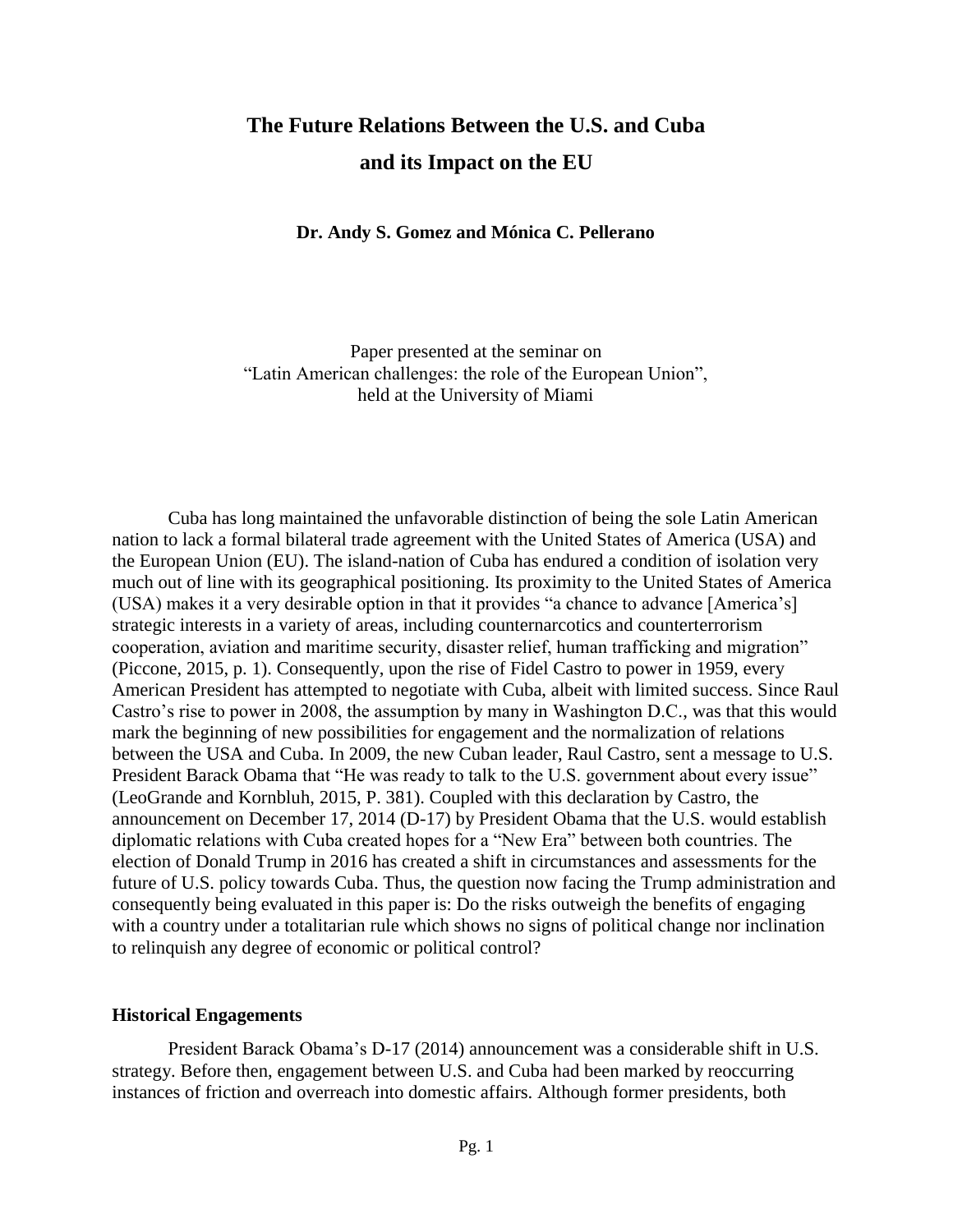Democrats and Republicans, had made attempts at establishing relations between the two nations, efforts had proved unsuccessful in either their negotiations and/or effectuations. This was in part due to the proclivity by the Americans to negotiate from a position of unwavering power with their Cuban counterparts. Outside of these moments of diplomatic engagements and respites in efforts, relations between Cuba and United States have more often been characterized by conflict and interposition.

Disagreements between these two nations emanate to a large extent from the vast ideological differences between both. Especially in terms of their respective conceptualizations of sovereignty and the venues for its exercise and manifestation, the two find it hard to find a common ground. Where USA touts democratic governance, Cuba sustains a position on sovereignty most commonly understood as 'totalitarian'. The difference thus revolves around the question of sovereignty and the assertion of legitimate rule. It has become the case that, "over time, a state's respect for universal human rights became an important element of the legitimacy of state sovereignty" (Piccone and Miller, 2016, p. 2). And although "Cuba has committed to and has affirmed [...the] 1993 Vienna Declaration and Program of Action," it has not as of yet demonstrated a capacity nor desire to uphold such (Piccone and Miller, 2016, p. 3).

Historically, Cuban engagements with the European Union had not seen themselves unaffected by the difference in ideology creating such vast expanses between it and the EU. Consider, for instance, the EU's Common Position, adopted in 1996. "It was formally repealed by the Council on 6 December 2016, in parallel with the decision to sign the [Political Dialogue and Cooperation Agreement (PDCA)]" (Tvevad, 2017, p. 7). The twenty-year stance on Cuba originated from the continuation of human rights abuses at the hands of the regime. It stipulated, amongst a number of other principles, that "the EU's objective in its relations with Cuba was to encourage a transition to pluralist democracy and respect for human rights and fundamental freedoms [… also] full cooperation with Cuba would depend on improvements in human rights and political freedoms" (Tvevad, 2017, p. 7). Although this was the position undertaken by the Council, it is worth mentioning that individual Member States still sought ways to engage with Cuba politically and economically.

### **Contemporary Conditions**

When President Obama took office, a group of diplomats and academics began drafting a possible new policy towards Cuba by the USA. Under Obama, the United States was party to the aspiration to foster global integrative practices and actualities. There was a recognition of, and desire for, the attainment of economic integration as a venue for the normalization of relations between states, since it is a manner of interaction which more easily lends itself to restraint, so as to not pose a threat to sovereignty. By Joseph S. Nye Jr's differentiations between types of power, President Obama's was a smart power, albeit leaning more towards the soft rather than hard end of the spectrum, as it was characterized by cooperation rather than the pronouncement of conditions (and the enforcement of these oft by force and/or coercion). Unlike hard power, soft power at least pretends to allow for a degree of self-determination, having a more fluid view on sovereignty more readily aligned with efforts towards economic integration, since it does not decree/demand that power is lost upon entering into a regional/global cooperative, allowing in turn for the gaining of legitimacy. The value of such legitimacy in the quest to become a player in the global arena (and in the quest to reap economic gains from such) is not lost on his Cuban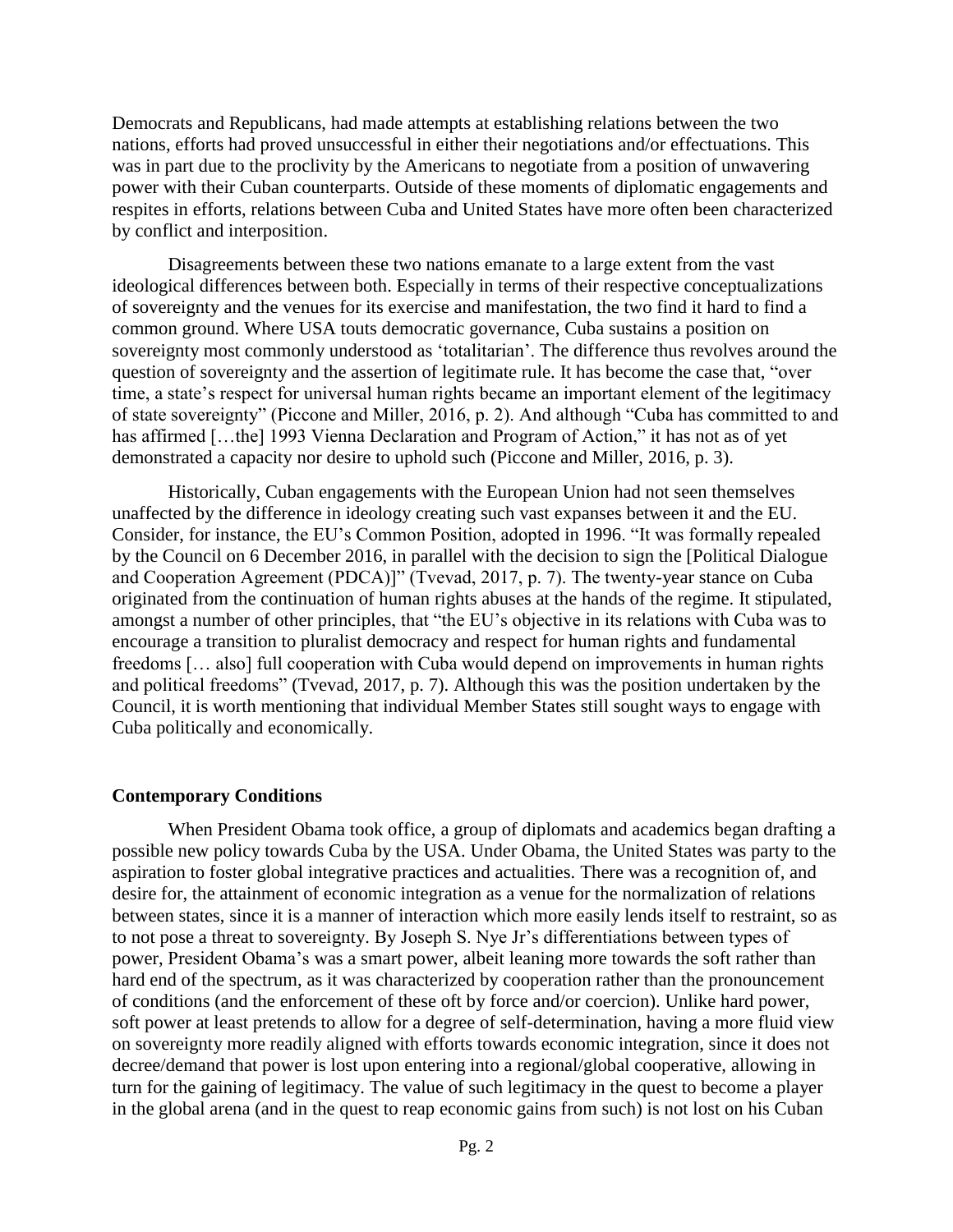counterpart, Raúl Castro, who has made clear that he understands that cooperation and dialogue matters. "'Our relations are like a bridge in war-time,' Raúl Castro observed, describing the damage done by years of hostility—damage that both countries will have to repair. 'It is not a bridge that can be reconstructed easily, as fast as it was destroyed. It takes a long time. If both parties reconstruct their part of the bridge, we can shake hands without winners or losers.'" (LeoGrande and Kornbluh, 2015, p. 5). Similarly, in addressing the Organization of American States (OAS) in 2009, President Obama had articulated that "The U.S. seeks a new beginning with Cuba. I know there's a longer journey that must be traveled to overcome decades of mistrust, but there are critical steps that we can take toward a new day" (NBC News, 2009). The thing with bridges as it is with journeys, though, is that their most challenging aspect is not their commencement, but rather their continuation.

President Trump would be hard-pressed to deny that much of what is motivating him and his policies is the desire to erode and undo Obama's legacy. Since assuming the presidency, one is lead to hypothesize that President Trump's foreign policy leans more to the 'hard power' end of the spectrum. Trump's foreign policy is built upon a more traditional view of power and of sovereignty, finding value especially in territorial and/or military manifestations, as they are a tangible, measurable. Not surprisingly, such views have resulted in more contentious interactions with the Cuban government, as they are most commonly associated with the regime's own views. Realpolitik calls for a constant balancing and measuring against others' capacities, therein determining and asserting the expanse of one's own.

The obstacles to the attainment of relations with Cuba by the USA are not purely metaphysical. Security implications were made especially pertinent to the conversation recently because of the sonic or acoustic attacks in Cuba on American diplomats and private persons. Late 2016, "At least 21 people working at the US' embassy in Cuba [began to notice and report the symptoms of] health problems, ranging from mild brain trauma and deafness to dizziness and nausea" (BBC News, 2017). Following the determination (by the White House) that Cuba had failed to protect its emissaries, the American government decided to pull out all of the nonessential personnel from the American Embassy in Havana. The Trump administration as well expelled Cuban diplomats from their embassy in Washington D.C. and issued a travel advisory warning against travel to Cuba. Most recently, in the latest round of votes this past Wednesday (November 1<sup>st</sup>, 2017), the United States voted against the United Nations' (UN) resolution condemning the embargo (the U.S. was one of two nations, the other being Israel, to vote against the resolution). This year's vote is a reversal to, and a clear indication of, worsening relations between Cuba and the U.S. And stands in stark difference to the Obama administration's abstention in the previous round (2016).

#### **Future Relations**

It can be speculated that under the leadership of President Donald Trump, USA has taken a stance of isolationism and, if he is to keep in line with his own rhetoric, an approach to negotiations which may have the ill-effect of undermining previous agreements as well as the United States' commitment to upholding them (as is already the case with the conditions for its participation within the NATO and the UN, to name a few). Since he insists on 'bargaining from a position of power', he is thus unlikely to make concessions of a meaningful scope, as would be necessary in relations with Cuba. And not only so, but consenting to the alterations upon the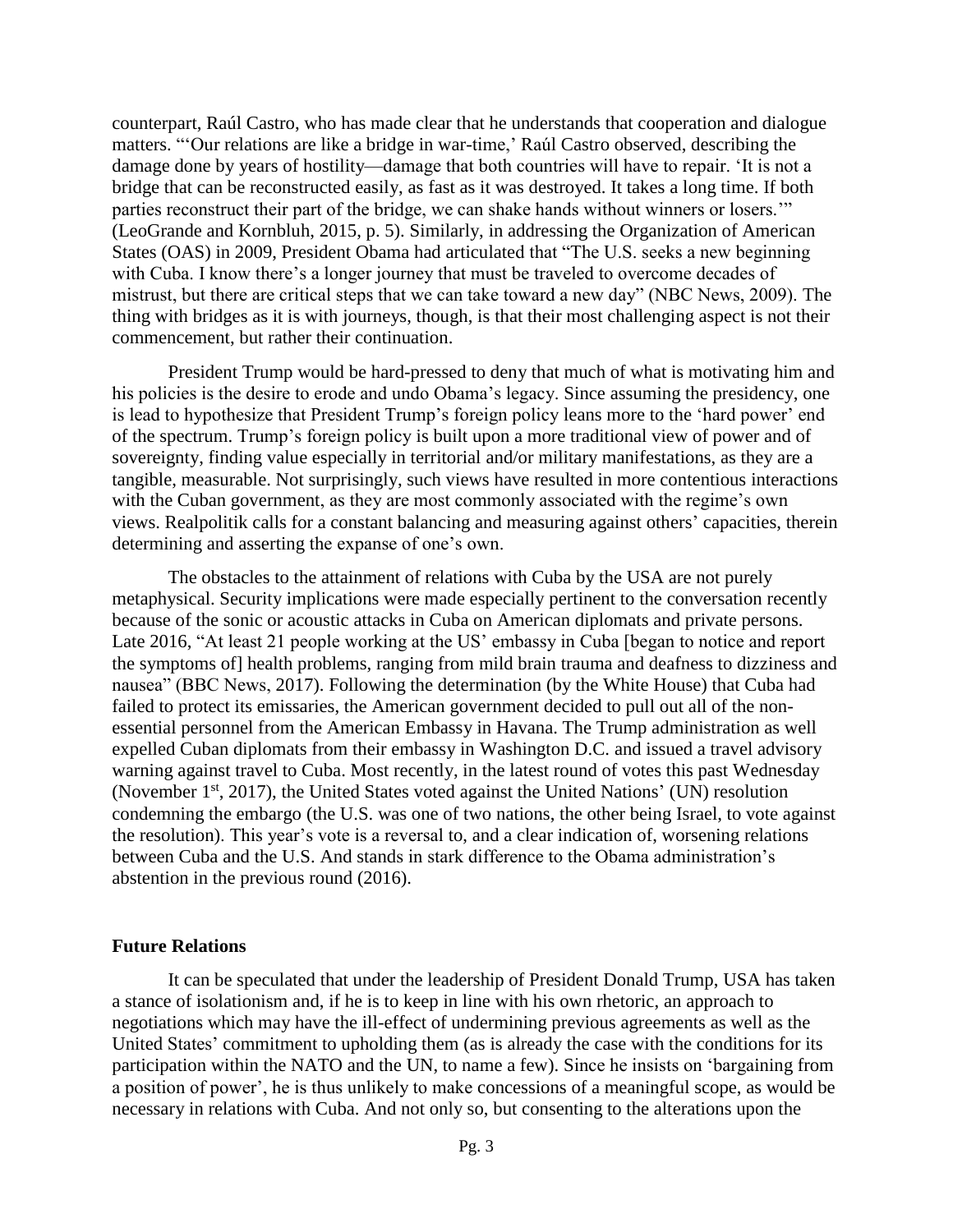embargo made by Obama would as well undermine his desire to 'bring American corporations back to American territory', as it would invariably signify his support for American corporations to seek manufacturing capabilities and markets on foreign territory. The European Union sees an opportunity to be had in this approach to foreign relations and specifically in the USA's attitude towards Cuba.

One can observe, for instance, the case of the Mariel Special Economic and Development Zone. Located 28 miles West of the Cuban capital of Havana, the approximately 115,000 acrezone was envisioned as "the beginning of a bustling commercial city built on high-tech, advanced manufacturing and sustainable development" (Whitefield, 23 October 2017, p. 1). Approximately 27 foreign companies have had their projects approved and a number have begun construction. Some EU Member States, such as the Netherlands, Spain, France, and Belgium, are amongst the number already present or finalizing negotiations in Mariel. The zone, which contains a port (made significant particularly during the 1980 Mariel Boatlift), was inaugurated on November 2013. "[Raúl] Castro [has] called the Mariel complex the most important project carried out by the Cuban Revolution in the past 50 years" (Whitefield, 23 October 2017, p. 2). To this day no American projects have been formally approved in Mariel, although a number of applications have been submitted for review and are pending approval. These proceedings, however, are now finding themselves inhibited by the fact that although they have yet to be released, "The Trump administration also is writing new regulations that are expected to make it more difficult for American [companies] to do business with […] Cuba" (Whitefield, 23 October 2017, p. 5). So not only were corporations unsure about how to proceed with investing in Cuba under Obama's modifications to U.S. laws by executive order, but now they find that what little progress had been made is threatened by the deterioration of relations between the nations (as well as by the velocity at which the changes are taking place).

### **Options For, and Hinderances to, Engagement(s)**

This paper seeks to undertake an evaluation of the risks versus benefits associated with engaging a totalitarian regime. And in doing so, is departing from the assumption that the USA seeks to engage with Cuba. The manner of such engagement, however, as of yet remains to be understood. It must thus be mentioned that such a quest leaves little room for the realization and contemplation that there are other options available to the participants involved. For the sake of clarity, one can differentiate between three types of 'engagements', which we will hereafter refer to as: positive engagement, negative engagement, and disengagement.

The normalization of relations with Cuba, as was the agenda under President Obama, would have constituted a positive engagement, as it sought to establish a common agenda as well as relations and exchanges. Under the Trump administration, on the other hand, the door has been (re)opened to what we are deeming 'negative' engagement. Engaging negatively is here more readily understood as the continued undermining of the Castro regime, as well as the escalation of conflicts between both nations. Taking into account the circumstances at hand as well as the commonly-held and flaunted views by the current American president, it can be speculated that negative engagement seems to be the most likely course of action. If we are to consider the influence wrought by the private sector, then the outcome may be different, as there may be considerable interest by such to engage with Cuba (as was the case with the Mariel Zone). However, the question of 'whether Cuba wants U.S. foreign investment or just its tourist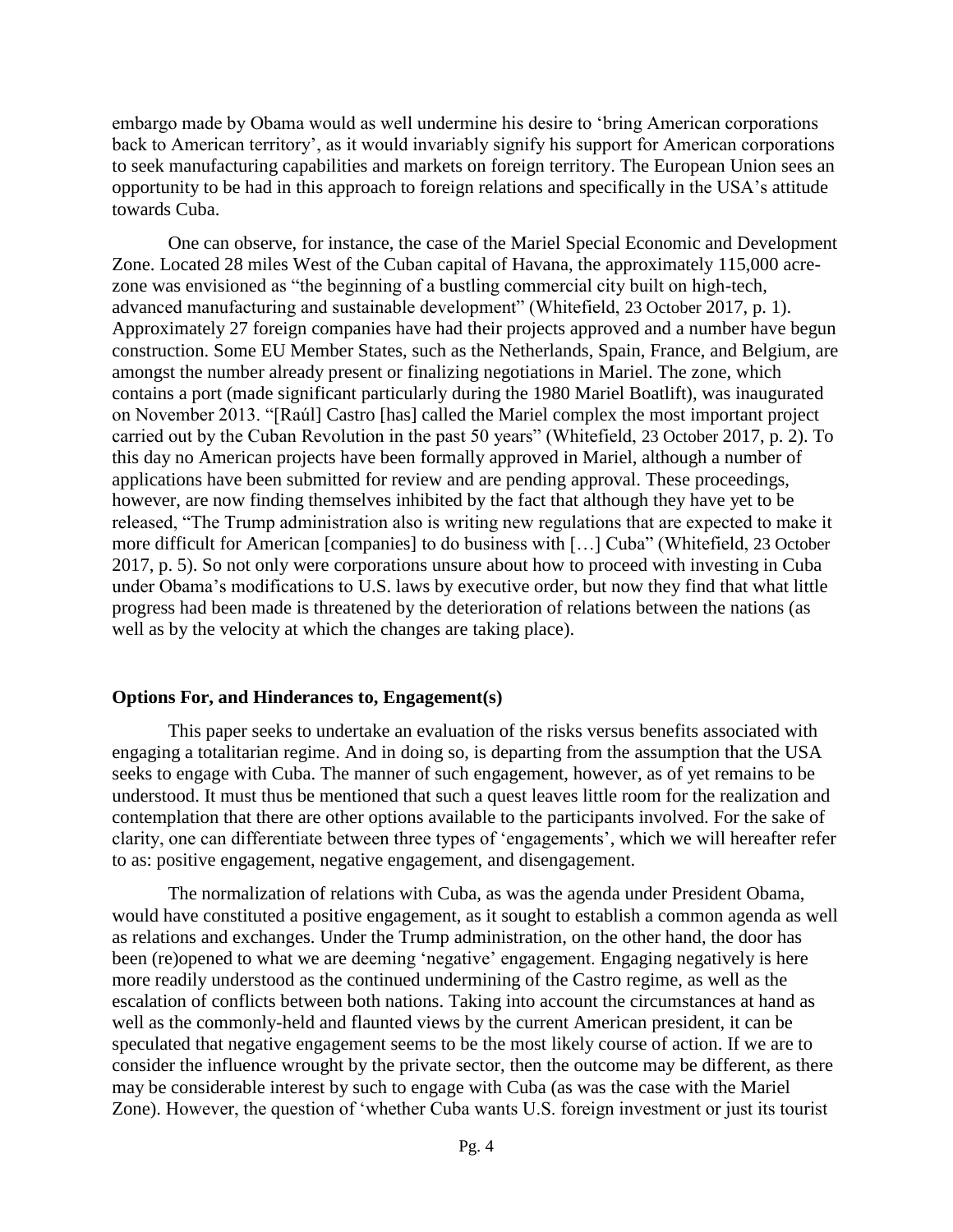dollars?', does remain unanswered. Another course of action to be considered is disengagement or more simply put, the maintaining of current conditions. This would perhaps be the most unlikely of scenarios to play out, as it would call for both parties to disengage entirely, and to simply maintain relations indirectly. In effect, going back to the "Cold War" days, or sustaining the notion that those antagonisms never thawed.

Whether it be positive or negative, if engagement of any kind is to take place, then one must as well consider the possible hinderances to such. For instance, it has become clear from previous undertakings, that negotiations must depart from a point of mutual respect (or an approximation to it) in order to sustain dialogue. And not only so, but the Cuban government is no longer at the disadvantageous position it had been previous to its negotiations with both the U.S. (under Obama) and with the EU. As such, it is no longer departing from the position of weakness the immediacy of its economic needs had dictated, and can be more critical of the conditions upon which engagements may be made contingent. Also in line with contemplations of how monetary matters motivate political affairs, one must ask what it would take in order to make American investment in Cuba more attractive? Upon the announcement of the adjustments to U.S. policy, American corporations have sought to establish ties with Cuba, but not to the degree that might have been expected. "The regulations announced in January 2016 […] were a useful next step, but much more remains to be done to attract businesses and assure U.S. [industries] of when and how they can do business without running afoul of regulations currently written", especially in light of the U.S.' recent vote against the aforementioned UN resolution (Piccone and Miller, 2016, p. 9). It is also the case that although labor in Cuba is assuredly cheaper than in United States, and that the wages laborers receive are quite low, "'[…] Cuba is not considered a low-wage destination and that is a problem for investors'" (Whitefield, 23 October 2017, p. 8). All of this, however, takes for granted that either party is willing to (re)establish relations, in spite of the vast ideological expanse between the two and the violences effectuated against each other (historically and contemporarily).

There is also the matter of Cuba's unlikeliness to relinquish any form of economic control. Although this may be considered a subcategory of former considerations, it also plays into the question of human rights. Integration into the global market coupled with foreign investment would indeed serve (to some degree) to revive the Cuban civil society, but this does not change the fact that both power and capital remain largely concentrated at the top. One can always hope and argue that such a structure may start to find itself chipped away at by the empowerment of smaller actors as well as the infiltration of ideologies (particularly those in line with liberal, pluralist democratic practices and institutions), but we must also entertain the notion that the opposite may be true (at least for a significant amount of time).

As previously mentioned, one must also keep in mind that all conclusions herein drawn and many of the considerations being prompted are based, to a large extent, on speculations on what are the motivating factors for all pertinent groups. Although we can convincingly argue that President Trump is seeking to appease a small, conservative minority in South Florida, the reality is that outside of that, the United States' agenda remains unclear. This is not only a complicated point of departure, but it as well poses a risk for negotiations moving forward, as they would not only be built upon faulty foundations, but thereafter would experience no assurances that they could/would be maintained by subsequent administrations (and not even by this same mercurial administration). "Cuba-US relations are at a low ebb once again, almost completely erasing all the goodwill built up over the Obama presidency in a matter of months […] The only glimmer of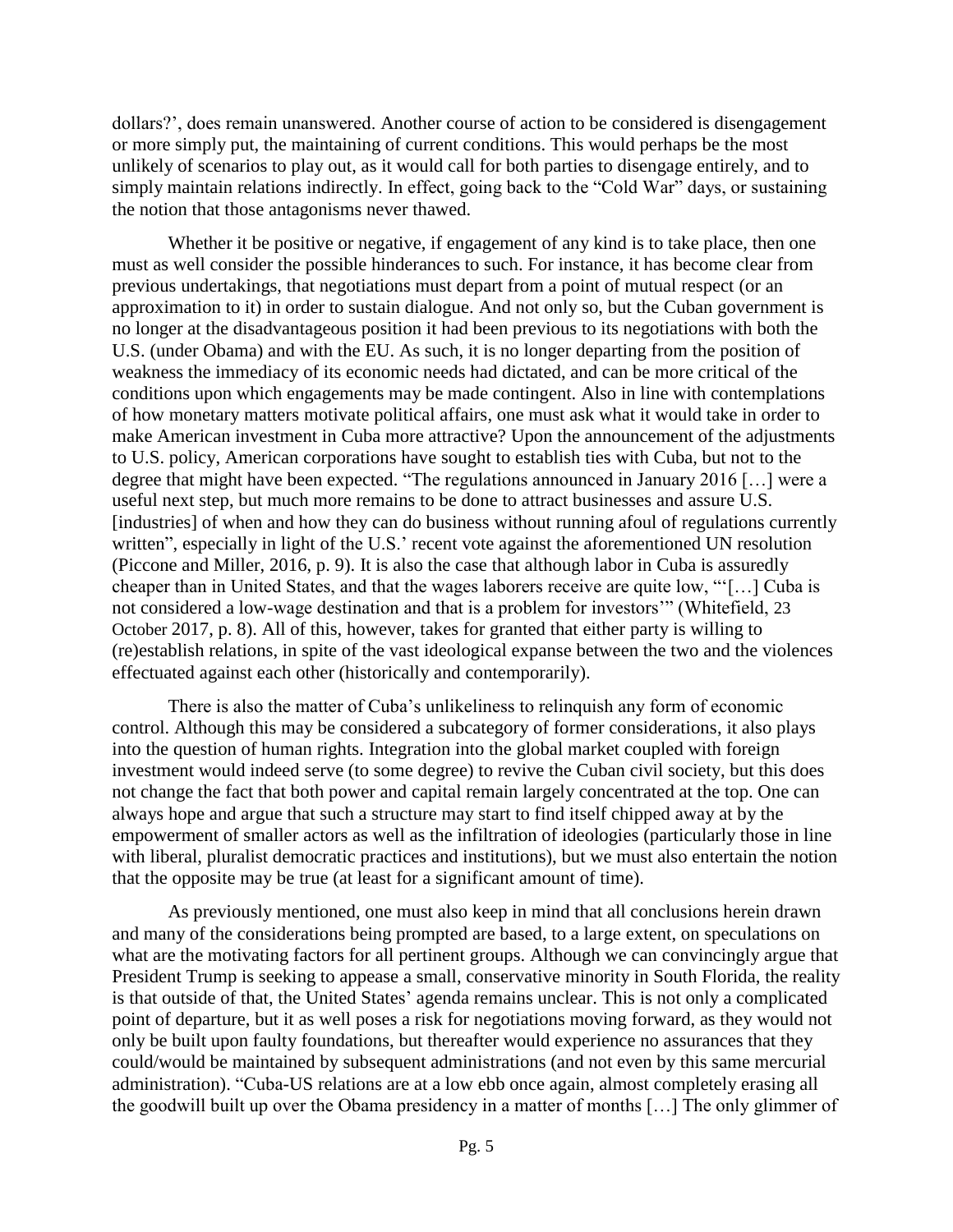hope is that [diplomatic] relations haven't been broken altogether and that the Cubans reiterated their willingness to work with the Americans to find a solution" (BBC News, 2017). The degree as to which either party is willing to interact (and integrate), however, also remains undefined.

## **Do the Risks Outweigh the Benefits?**

So, do the risks outweigh the benefits? Well, that depends on the agenda. As to what it is the U.S. wants, either the administration does not know what they want (other than undoing everything Obama has achieved), or that is, in fact, their agenda: a return to reactionary politics and the employment of hard power. The question of 'what it is the private sector wants' must also be given the weight it merits, especially when discussing a hyper-capitalist economy such as the USA's, where private money moves politics and policies. We must also look towards what is motivating Cuba. Of course there are economic desires and necessities for growth which must be met, but there is also the very clear desire to maintain power at the hands of the established few, to not relinquish any control (economic or political).

This brings us to our next question: What are the risks of the U.S. engaging with Cuba? There is an undeniable geographical significance to Cuba's location in respect to the United States. Disengaging with Cuba would not only allow for the EU to occupy this opening, but it would also allow for countries with values unaligned with America's, or simply anti-American sentiments, to gain access to the U.S.' backyard. In light of the recent sonic attacks, there are security implications of a more domestic quality that must be taken into account. The normalization of relations, and even the attempt at interaction, would at some point necessitate the exchange of personnel. How would the security of these individuals be assured by either party? Speaking of political parties, any and all attempts to normalize (or initiate) relations with Cuba would prompt the intensification/deepening of political cleavages in the United States, even within a single political party (i.e. Republicans). When it comes to Cuba, sentiments run deep and convictions remain stout.

There is also the case of Raúl Castro's yet undefined and underdefined new model of 'prosperous socialism'. The doubts about the definition and clauses of this new model are significant, since these would dictate the manner in which the citizens of Cuba may see themselves impacted by interactions with the U.S. and the EU. Here, both 'superpowers' run the very real risk of serving to strengthen the regime. Cuba has also, as aforementioned, made very clear that the normalization and even the initiation of relations (both economic and diplomatic) cannot be contingent on conditions placed upon the Cuban regime. At this point, again, both the U.S. and the EU run the very real risk of engaging solely to the benefit of the regime, allowing for (and perhaps even sponsoring) the Cuban peoples' further disenfranchisement.

Although the risks are many and considerable, there do exist a number of benefits to engaging with Cuba. The establishment of relations, and the iteration that a normalization of relations with Cuba is desirable for the U.S., would serve to maintain the legitimacy of the USA's word and its commitment to it abroad. Engaging with Cuba would reassert the value of a U.S. proclamation and promise to an agreement, reaffirming that such supersede partisanship and transitions of power. For the current administration, there is also the consideration to be had of bringing in voters who had found themselves formerly alienated by the rhetoric of isolationism. There is as well the contemplation of expedition and potential for diversification of trade and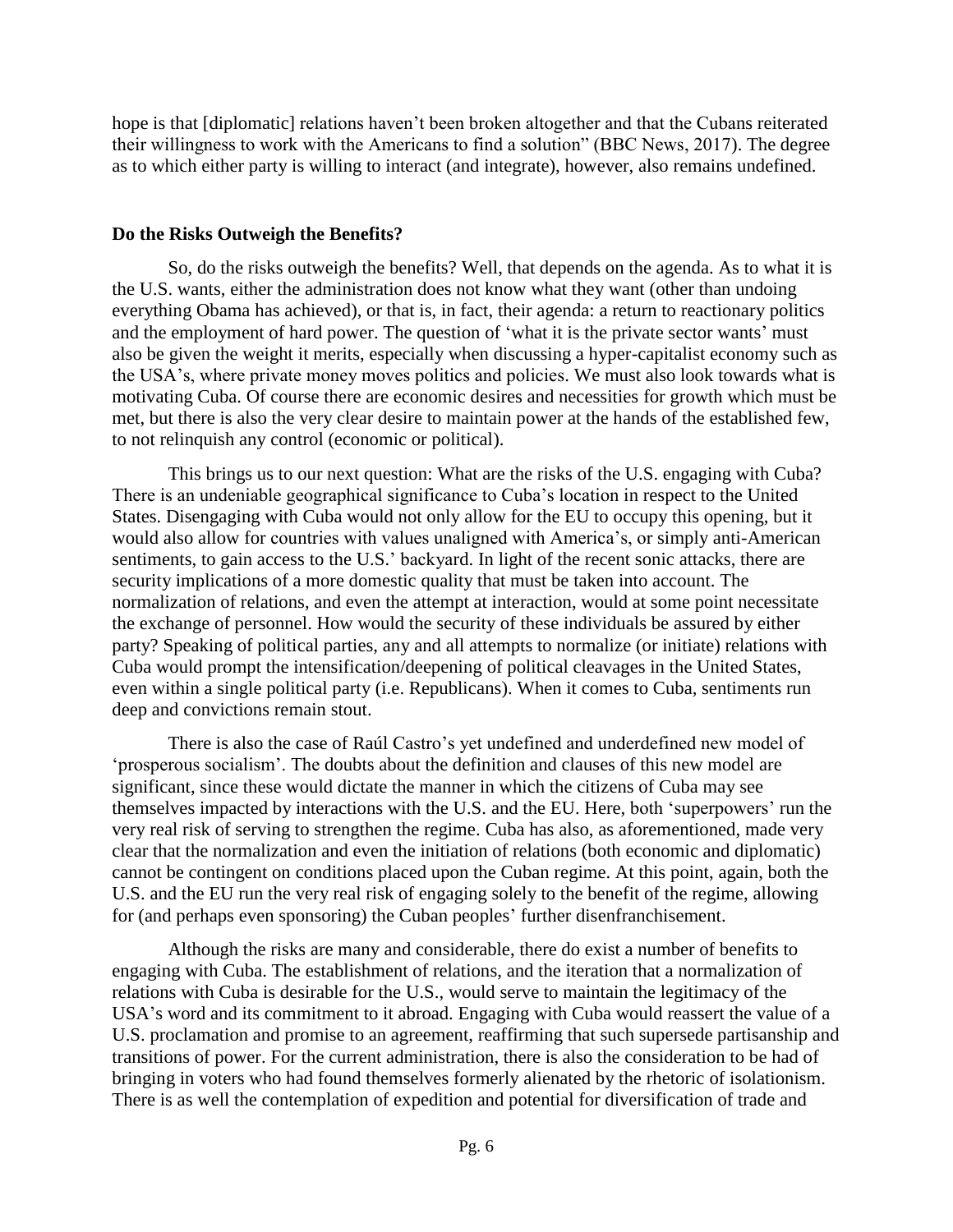trade routes. There would be a reduction or elimination of the waiting period for transportation of goods (goods transported by freight which must make their way through Cuba would experience a significant reduction in waiting time). Also, the United States' role in the global scheme would be (re)affirmed. Finally, one must recognize that economic integration and its unavoidable social dimensionality would have a role to play in the prompting of a political transition, mainly the dismantling of Cuba's totalitarian regime. The presence of foreign actors and the injection of foreign capital would to some degree "[benefit] the privately-operated segments of the Cuban [economy], and strengthen the emerging Cuban middle class" (Trinkunas and Feinberg, 2017, p. 2). It would at some point, and to some degree, serve to reaffirm and therein embolden and empower the growing Cuban civil society.

## **Closing Points**

It is curious that with the number of dissidents' arrests being higher now under Raúl than under Fidel, that both the USA under President Obama and the EU have chosen this moment to engage with Cuba, and especially to do so with so little by way of conditions. These comparable approaches just serve to illustrate that there is some recognition that former strategies of engagement with Cuba, and the prompting of political change therein, have failed. And although this is a promising start if the end goal of these interactions is the normalization of relations, it must be constantly revisited and maintained. Herein lies much of the challenge that is the negotiating of foreign affairs. The reality remains that, even if President Trump loosens the U.S. economic policies towards Cuba, one can argue that economic transition does not guarantee political changes. And so far, Cuba has not shown any signs of changing their political system.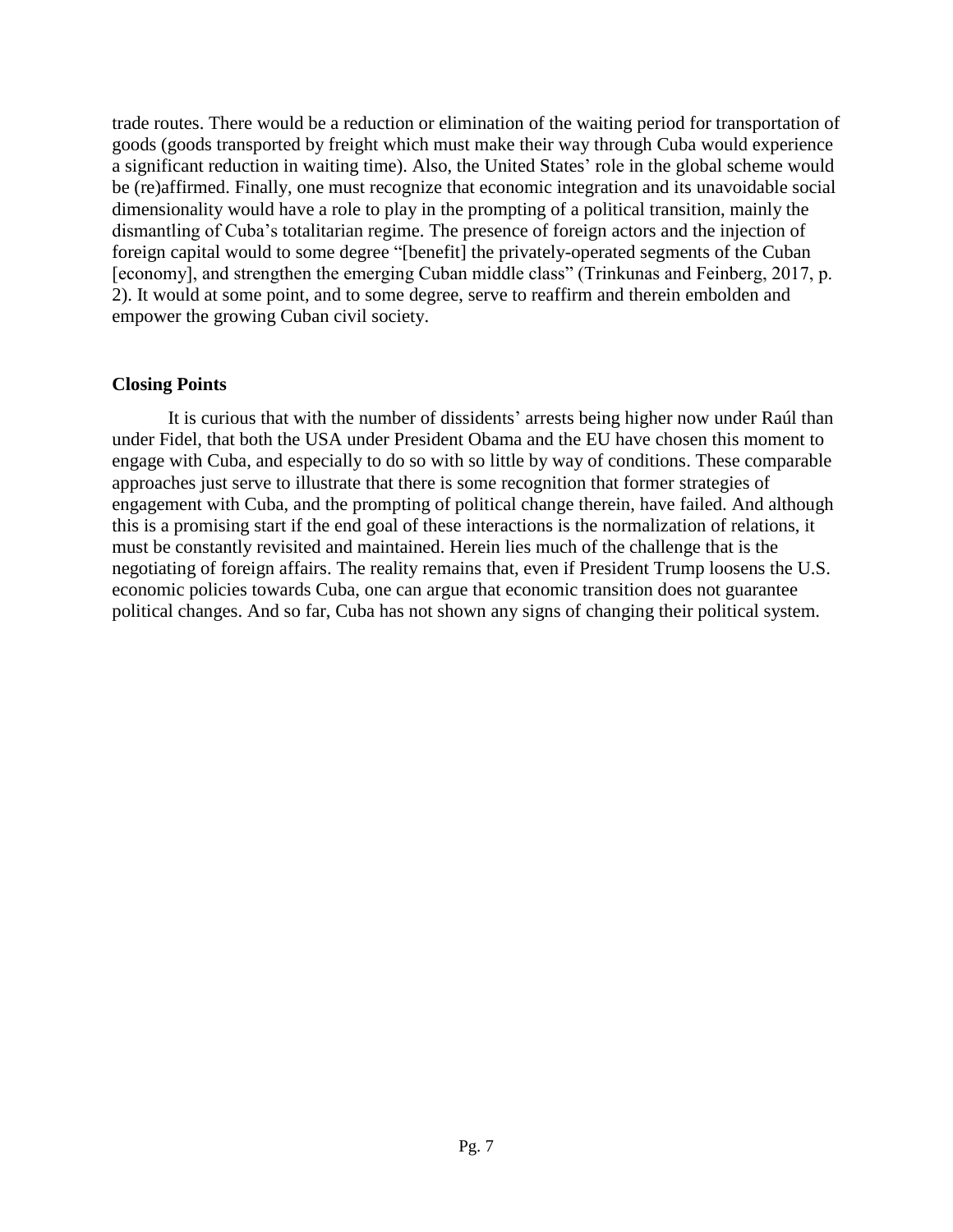#### Bibliography

- BBC News. "US Cuba: Washington expels diplomats over 'acoustic attacks'". *BBC*. 4 October 2017. Online publication. < http://www.bbc.com/news/world-us-canada-41490357>.
- Grieger, Gisela. "At a glance: EU-Cuba Agreement". *European Parliament*. European Parliamentary Research Service. July 2017. Online publication. <http://www.europarl.europa.eu/RegData/etudes/ATAG/2017/607279/EPRS\_ATA(2017)607279  $EN.pdf$ .
- Ikenberry, G. John. "Capsule Review: Soft Power: The Means to Success in World Politics". *Foreign Affairs.* May/June 2004 Issue. Online publication. <https://www.foreignaffairs.com/reviews/capsule-review/2004-05-01/soft-power-means-successworld-politics>.
- Lederer, Edith M. "U.S. Votes Against UN Resolution Condemning Cuba Embargo". *Bloomberg.* 1 November 2017. Online publication. <https://www.bloomberg.com/news/articles/2017-11-01/urgent-us-votes-against-un-resolution-condemning-us-embargo-on-cuba>.
- LeoGrande, William M. and Kornbluh, Peter. *Back Channel to Cuba: The Hidden History of Negotiations Between Washington and Havana*. Published by The University of North Carolina Press. 1 November 2015. Updated paperback edition.
- NBC News. "Obama: U.S. seeks 'new beginning' with Cuba: Organization of American States to cote on readmitting communist nation". *NBC News*. 17 April 2009. Online publication. <http://www.nbcnews.com/id/30261514/ns/world\_news-americas/t/obama-us-seeks-newbeginning-cuba/#.WfkzQmhSyM8>.
- Nye Jr., Joseph S. *Soft Power: The Means to Success in World Politics.* Published by Public Affairs. 27 April 2005. New edition.
- Piccone, Ted. "United States-Cuba normalizations: Strategic implications for U.S. national security". 8 April 2015. *Brookings Institution*. Online publication. <https://www.brookings.edu/research/united-states-cuba-normalizations-strategic-implicationsfor-u-s-national-security/>.
- Piccone, Ted and Miller, Ashley. "Cuba, the U.S., and the concept of sovereignty: Toward a common vocabulary?". 19 December 2016. *Brookings Institution*. Online publication. <https://www.brookings.edu/research/cuba-the-u-s-and-the-concept-of-sovereignty-toward-acommon-vocabulary/>.
- Trinkunas, Harold and Feinberg, Richard E. "Reckless hostility toward Cuba damages America's interests". 10 October 2017. *Brookings Institution*. Online publication. <https://www.brookings.edu/blog/order-from-chaos/2017/10/10/reckless-hostility-toward-cubadamages-americas-interests/>.
- Tvevad, Jesper. "In-Depth Analysis: EU-Cuba relations: a new chapter begins". *European Parliament*. Directorate-General for External Policies: Policy Department. 18 July 2017. PDF.  $\lt$ http://www.europarl.europa.eu/RegData/etudes/IDAN/2017/570485/EXPO\_IDA(2017)570485 EN.pdf>.
- Whitefield, Mimi. "Mariel is Cuba's big industrial gamble. Could U.S. companies be among investors?". *Miami Herald.* 23 October 2017. Online publication. <http://www.miamiherald.com/news/nationworld/world/americas/cuba/article180057406.html>.